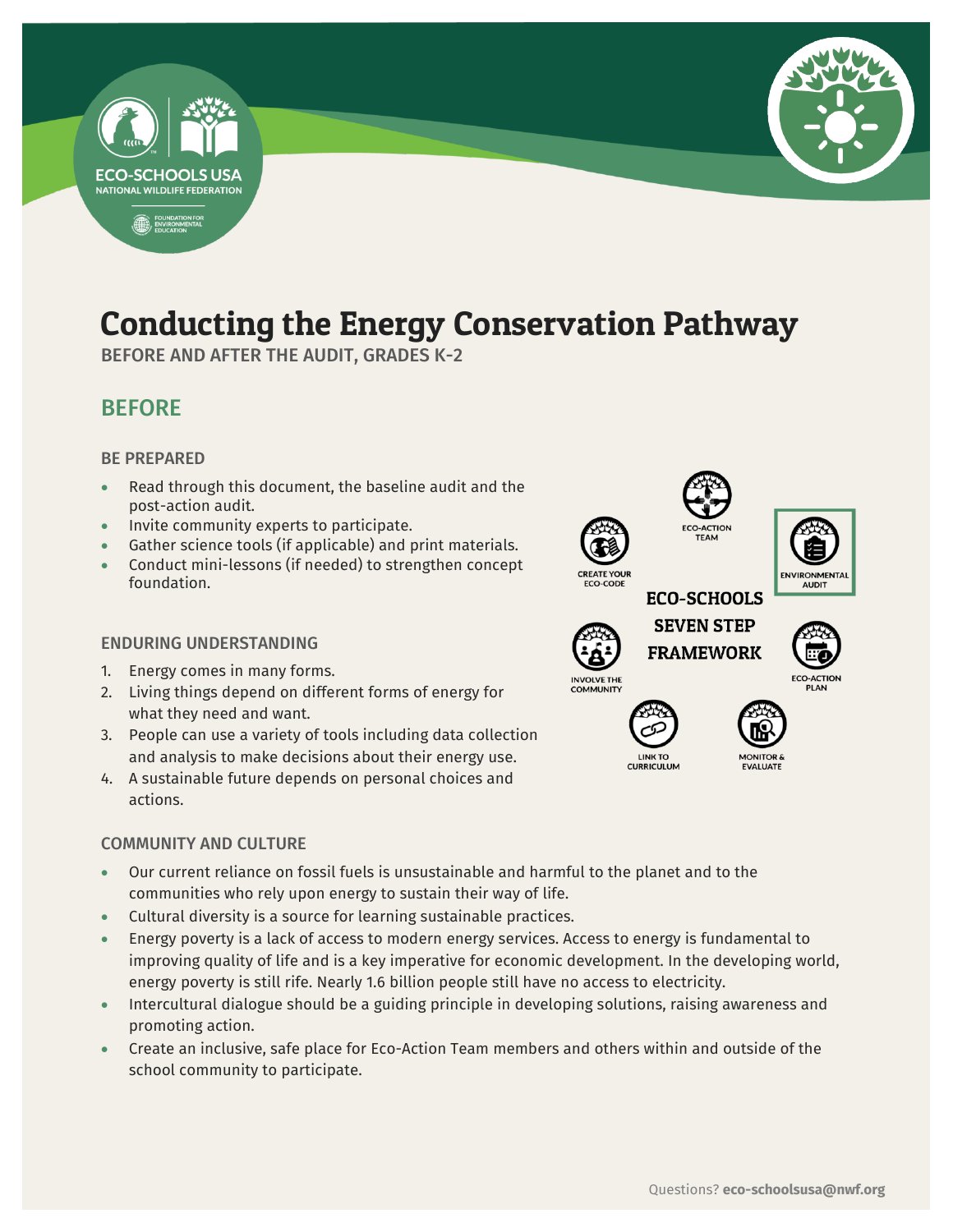### Conducting an Energy Audit Grades K-2



2 of 4



- Language Arts Insert basic academic vocabulary and provide resources for students to begin practicing and comprehending informational and scientific text as the reader and/or as the listener, such as *Energy Makes Things Happen*, by Kimberly Bradley.
- Science Identify different forms of energy, light, heat, wind, solar, hydro. Sort them by where the energy type comes from, the atmosphere, the ground or the ocean.
- Technology Use the data collected from monitoring to create a digital story that can be shared to inform the school or grade level about the progress toward the goals.
- Math Make charts and graphs using the data collected from energy monitoring.



# SUSTAINABLE GWALS

In 2016, seventeen Global Goals for Sustainable Development were adopted by world leaders at a United Nations Summit. These goals universally apply to all countries, therefore Eco-Schools USA is committed to doing our part. Over the next fifteen years, efforts will be made by governments, institutions and citizens all across the globe to end all forms of poverty, fight inequalities and tackle climate change, while ensuring nobody is left behind.

![](_page_1_Picture_10.jpeg)

![](_page_1_Picture_11.jpeg)

Ensure access to affordable, reliable, sustainable and modern energy for all.

Build resilient infrastructure, promote inclusive and sustainable industrialization and foster innovation.

Learn more at [globalgoals.org](https://www.globalgoals.org/)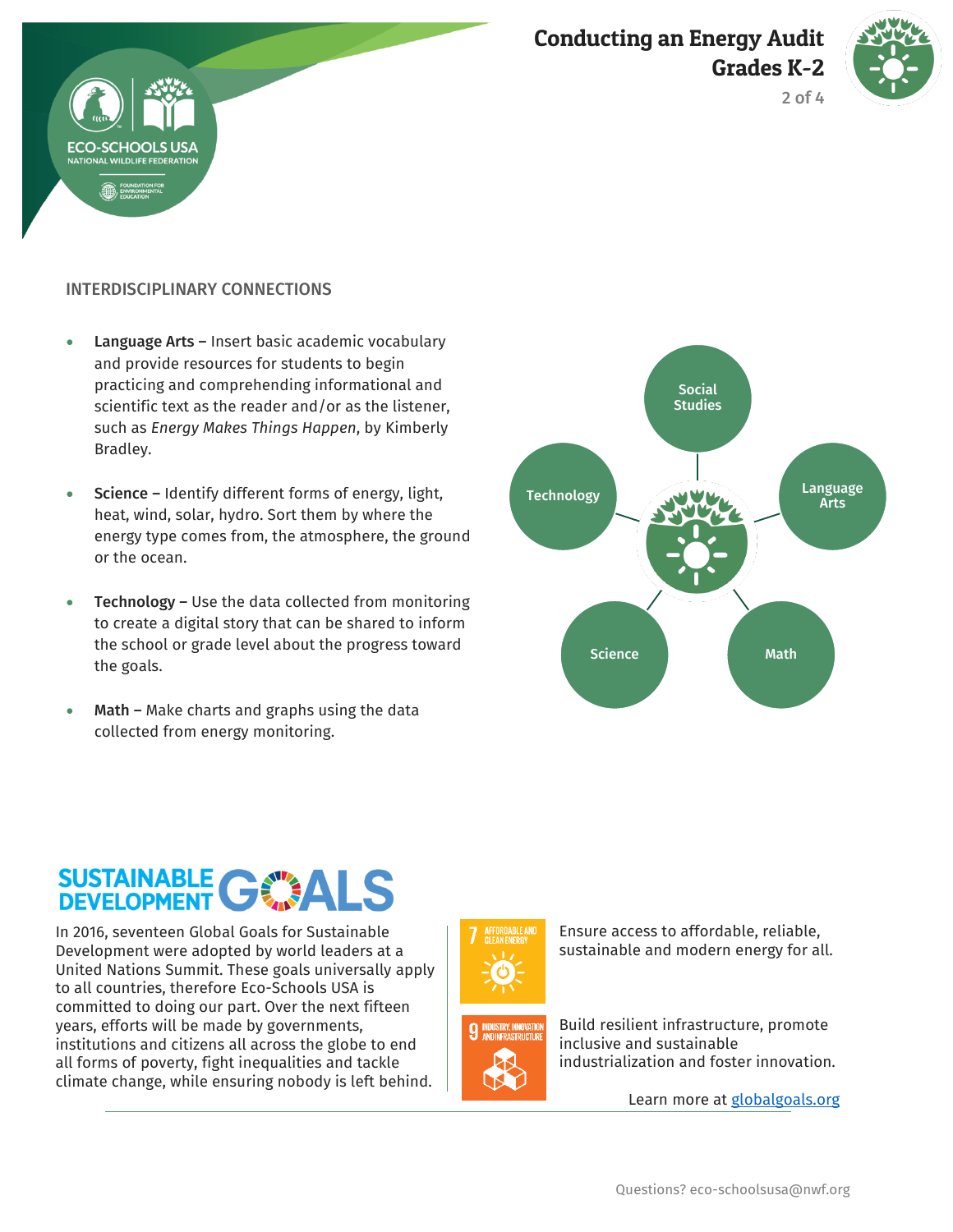![](_page_2_Picture_0.jpeg)

![](_page_2_Picture_2.jpeg)

3 of 4

### GATHER THE FOLLOWING MATERIALS

- Student worksheet(s) Audit form Clip boards
	-

- School map(s) inside and outside
- Lumen meter (optional)

### DASHBOARD METRIC

On average, by how many kWh has your school's electricity decreased since collecting your baseline data?

### **PROCEDURE**

- 1. Before the audit, contact local experts who are willing to assist. These individuals can provide more in depth understanding and can help direct the team when questions and/or concerns arise.
- 2. Read through the audit. As an Eco-Action Team determine, based on the size of your school and the number of appliances/devices, how much time will be needed to complete the baseline or post-action audit.
- 3. Highlight the locations on the school maps where teams will collect data.
- 4. Conduct the baseline audit and make plans to conduct the post-action audit.
- 5. Analyze the results and develop an action plan.
- 6. Frequently communicate results and plans with the school and community.

![](_page_2_Figure_18.jpeg)